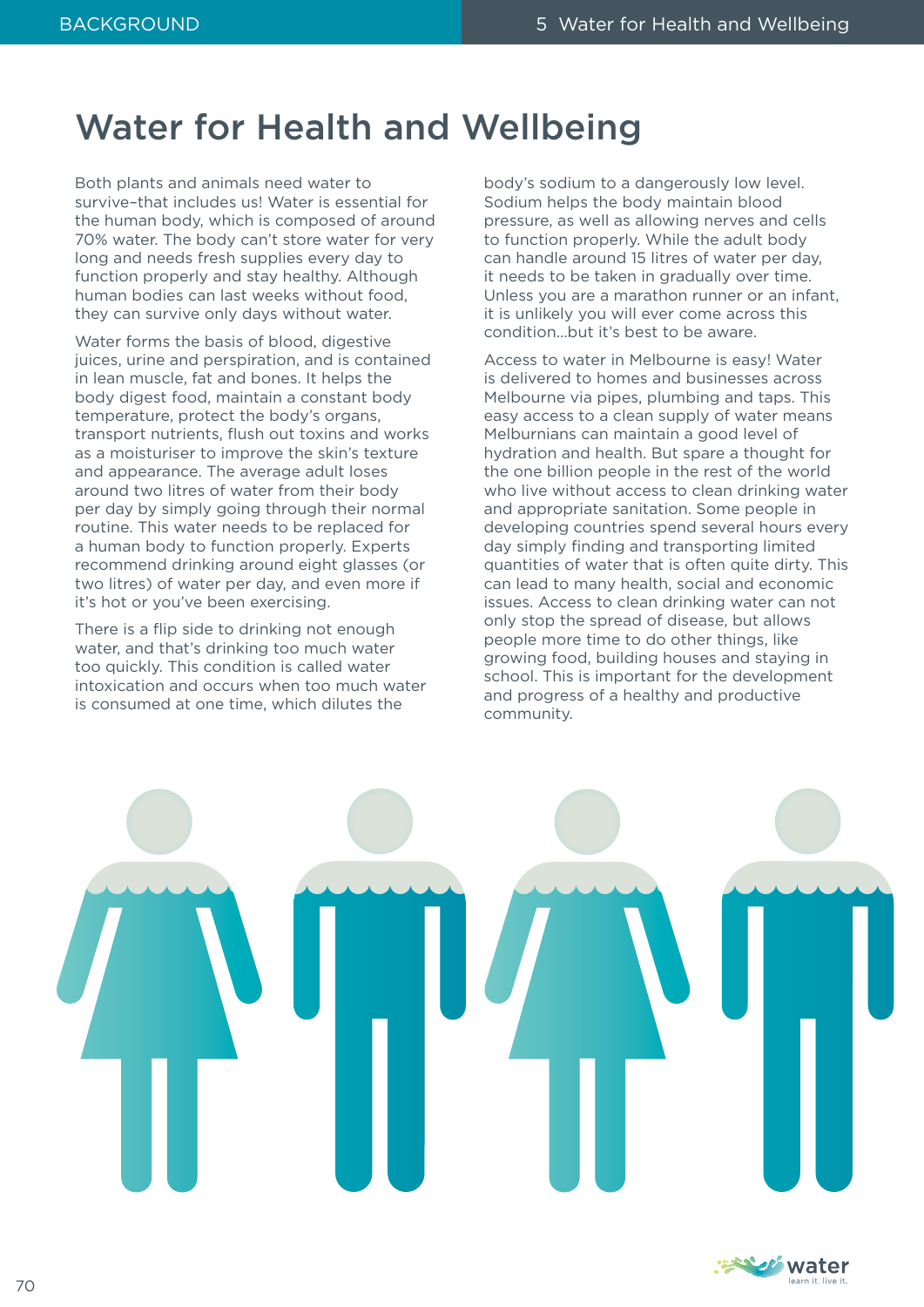Along with Victorians' access to clean water, a temperate climate and access to a rich and diverse natural surrounding are other benefits (and privileges) of living in this country. The ability to engage with nature plays a vital role in health, wellbeing and development. We now know that trees, plants and green spaces are more than just beautiful places to visit. Research shows that humans are, amongst other things, dependent on nature for psychological, emotional and spiritual needs that are difficult to satisfy with anything else. If water is available, gardens and green spaces can offer great health benefits to local communities.

Urban heat islands are built up urban areas that have a higher temperature than the rural areas surrounding it. There are several contributing factors to urban heat islands, including surface thermal conductivity and heat capacity of building materials. It is possible to reduce the urban heat island effect by planting rooftop and vertical gardens. These gardens assist to absorb and reflect some of the heat and thus keep the area cooler than it would otherwise be.

Different plants serve different purposes in different areas. A big gum tree might provide a home for animals or shade for humans, while a parsley plant can be used to cook a delicious meal. Some plants need lots of water, while others don't need much at all. By selecting the right plants, fruits and vegetables for the area in which you live, you can have all the benefits of a garden or vegie patch nearby without wasting any water at all (and saving some money too!).



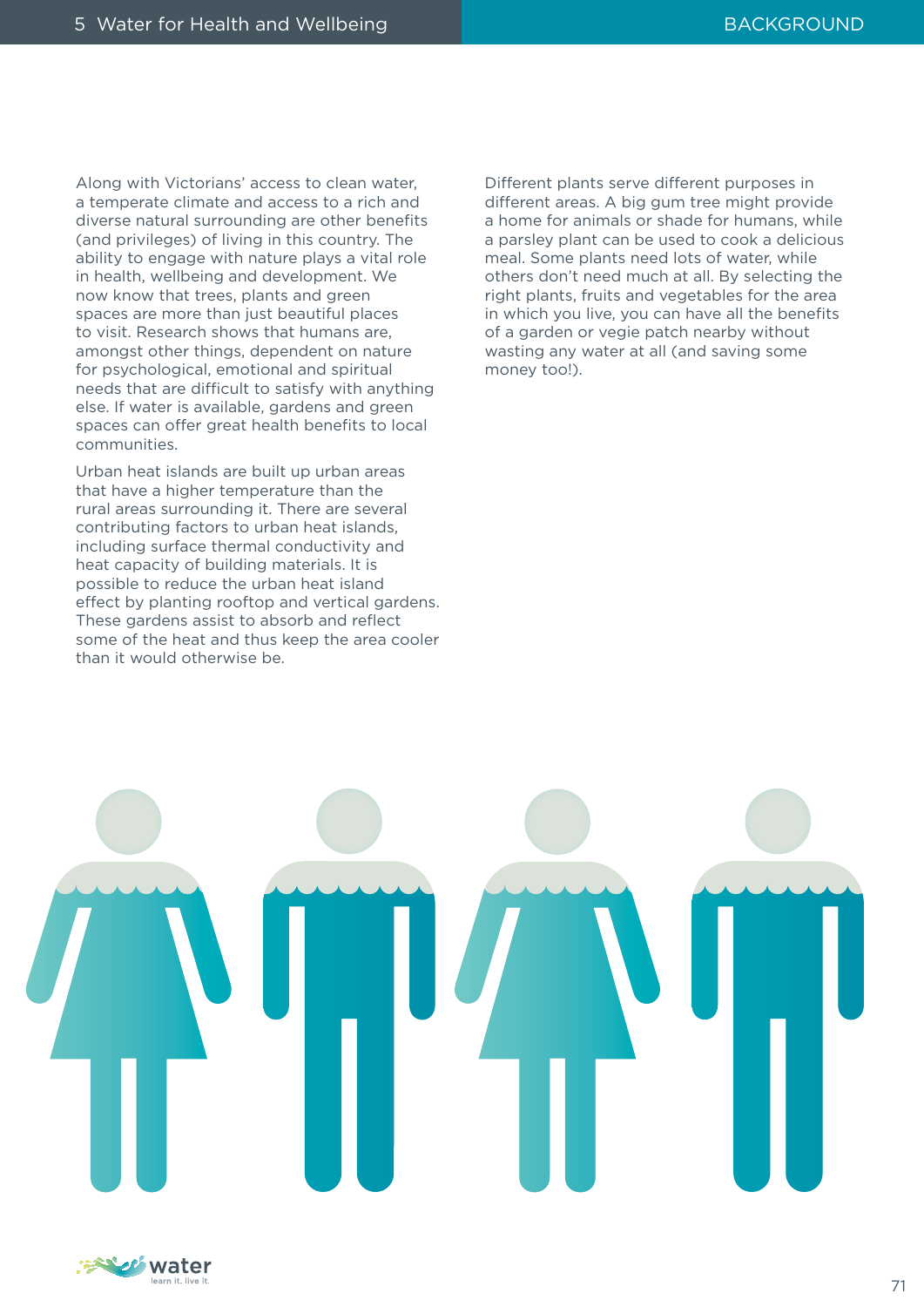### Health and Hydration

Did you know that the human body is made up of around 70% water and the brain is made up of 80% water? It's hardly surprising, then, that we need plenty of water to stay hydrated throughout each day. Water helps the body digest food, maintain a constant body temperature, protect the body's organs, transport nutrients, flush out toxins and keep you looking and feeling well.

### Main Activity

#### Review the Main – Health and Hydration

worksheet. Are there any surprises? Do you think you drink enough water to help your body function properly? Think about the water you've had today, and then complete the second part of your Main Activity worksheet.

FACT: Light-headedness, dizziness, headaches and dark coloured wee are signs that you are not getting enough water.



#### **Engage**

Use the Engage – Health and Hydration worksheet. Surround this picture of yourself with activities you do and items you use to keep yourself healthy and hydrated. You can draw images yourself, print them from the internet or cut them from magazines. You should also add any words that are suitable.

#### **Connect**

Use the Compare and Contrast template provided to compare the human body with research you do on another beast in the animal kingdom. Create a presentation or infographic that reviews both beings, and their need for water. Include information that explains how each being takes water into their body, and how it might be removed.

### Explore

Create signs to be placed above the drink taps at your school to promote the health benefits of staying hydrated. You might like to include facts about the signs of dehydration, the amount of water in different parts of the body, or what you should do to stay hydrated.

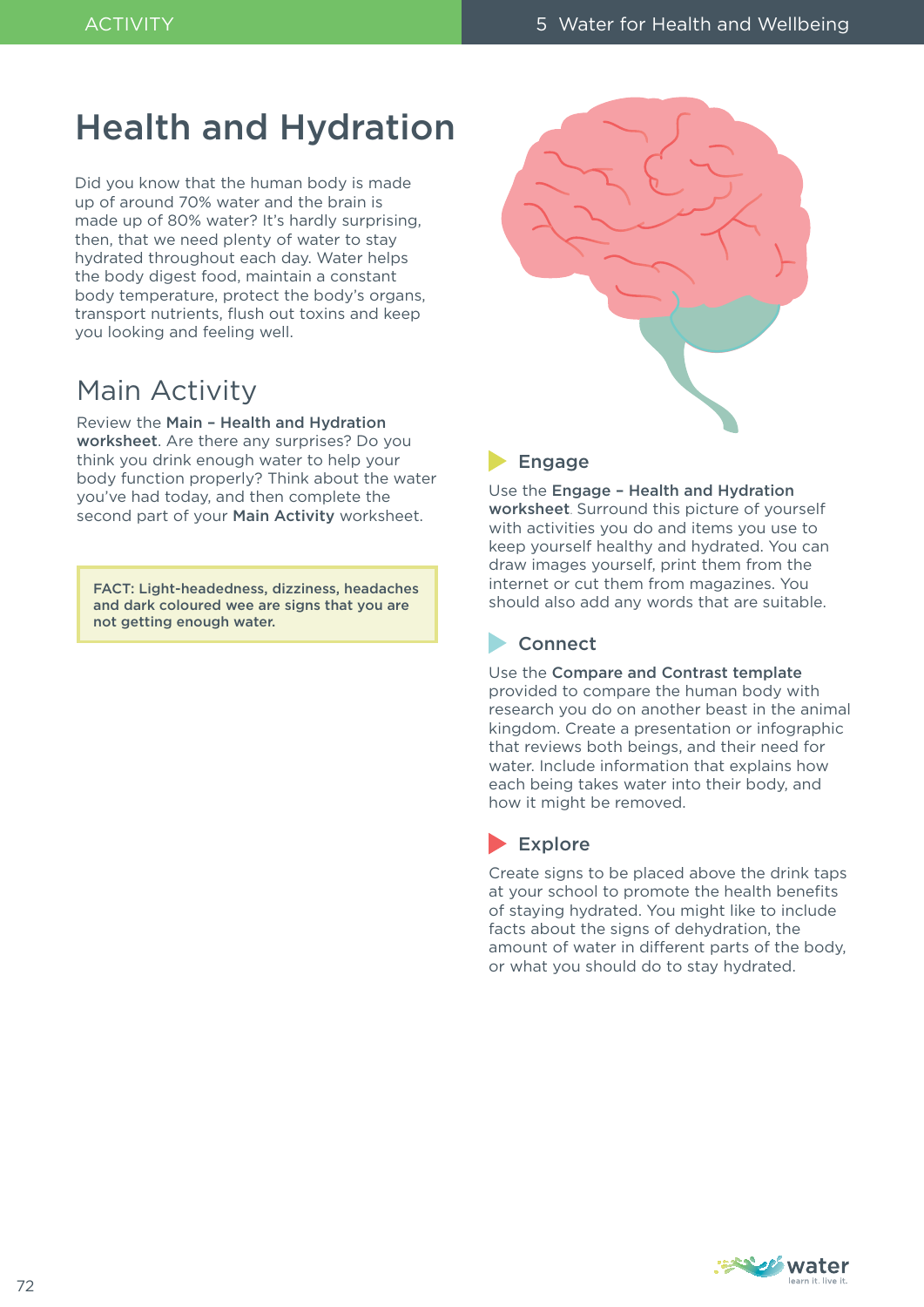# Main – Health and Hydration

#### Facts and Figures about Water in your Body

The average human body is composed of around 70% water. All parts of the body contain some water. Here are some of the most 'watery' parts and some of the ways water helps to keep us alive.



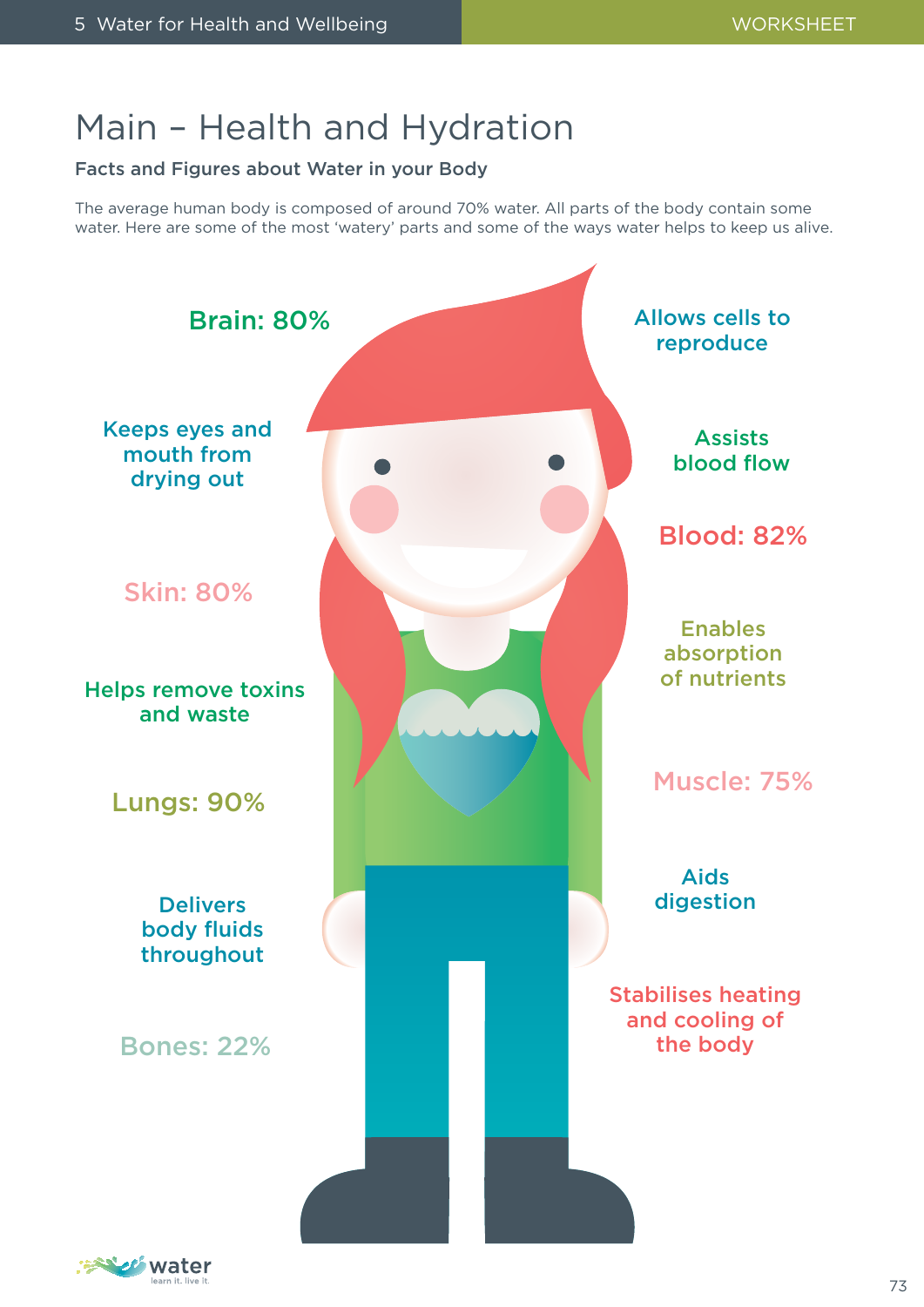# Main – Health and Hydration cont...

Using the table below, write down the number of drinks you have had today in each of the columns.

| A quick sip at the<br>bubblers | A long slurp<br>at the bubblers | Half of my<br>drink bottle | All of my drink<br>bottle | I've been drinking<br>water ALL DAY! |
|--------------------------------|---------------------------------|----------------------------|---------------------------|--------------------------------------|
|                                |                                 |                            |                           |                                      |
|                                |                                 |                            |                           |                                      |
|                                |                                 |                            |                           |                                      |

Have you had more or less water than you thought?

Do you think this is enough water to keep you hydrated?

Using the table below, write down the reasons you like to drink water and don't like to drink water.

| I like to drink water because | I don't like to drink water because |
|-------------------------------|-------------------------------------|
|                               |                                     |
|                               |                                     |
|                               |                                     |
|                               |                                     |
|                               |                                     |
|                               |                                     |
|                               |                                     |
|                               |                                     |

Share your answers with a friend. Do you have similar reasons?

Write a list of things that might make you want to drink more water. Are any of these ideas possible?

Share your best idea with the class and see if you can implement a new system that encourages everyone to stay hydrated throughout the day.